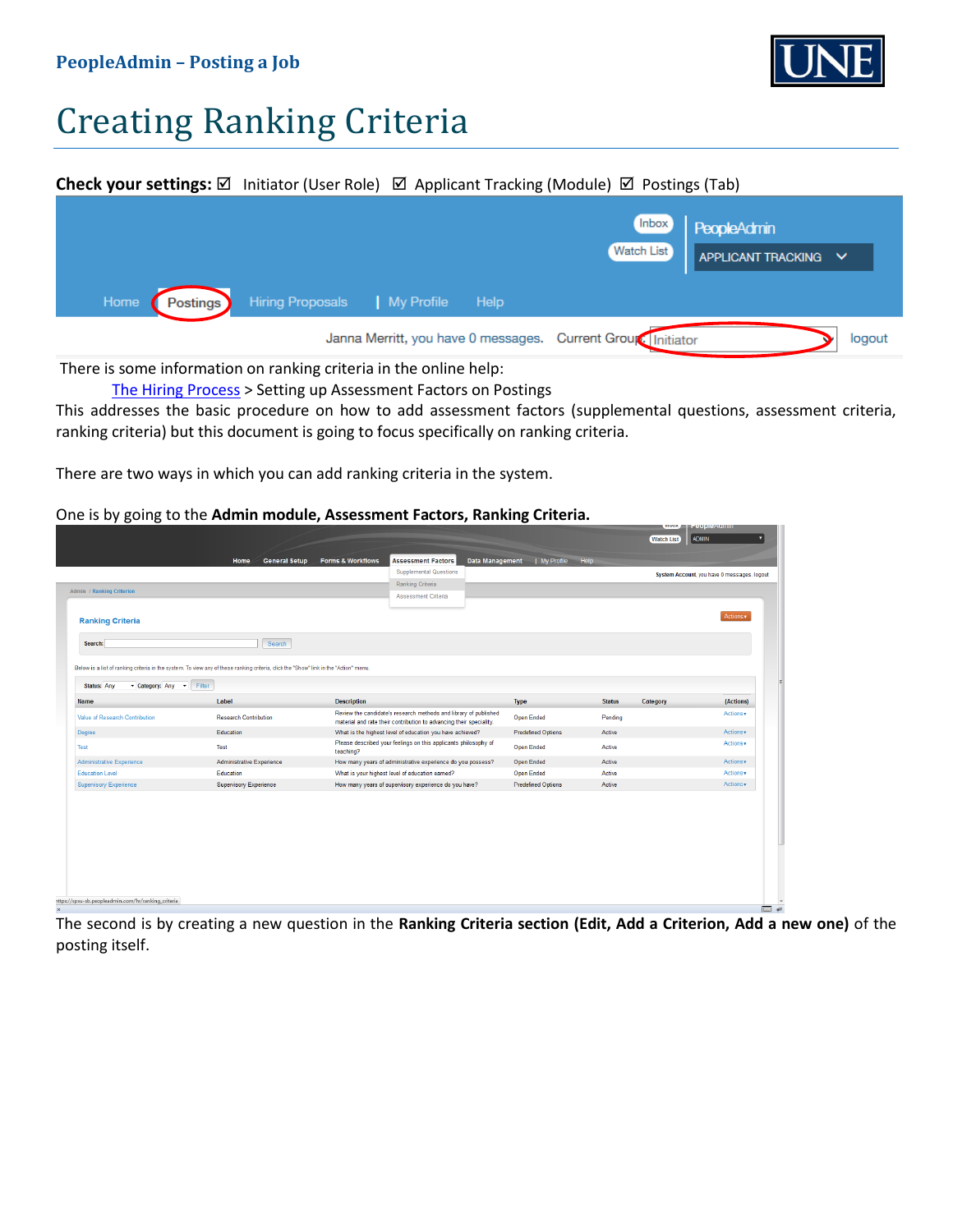

|                                                                                                                |                         | <b>Titles</b><br><b>Applicants</b><br>Home<br><b>Postings</b>                                | <b>Hiring Proposals</b><br><b>Users</b><br>  My Profile | APPLICANT TRACKING<br><b>Watch List</b><br><b>Help</b>      |
|----------------------------------------------------------------------------------------------------------------|-------------------------|----------------------------------------------------------------------------------------------|---------------------------------------------------------|-------------------------------------------------------------|
|                                                                                                                |                         |                                                                                              |                                                         | System Account, you have 0 messages. logout                 |
| Postings / Faculty / Test Posting (Cancelled) / Edit: Ranking Criteria                                         |                         |                                                                                              |                                                         |                                                             |
| <b>Editing Posting</b>                                                                                         | <b>Ranking Criter</b>   | <b>Add a Ranking Criterion</b>                                                               |                                                         | Save<br>$\leq$ Prev<br>Next >><br>$\boldsymbol{\mathsf{x}}$ |
| <b>O</b> Posting Details                                                                                       | <b>Included Ranking</b> |                                                                                              |                                                         | Add a Criterior                                             |
| Affirmative Action Inf                                                                                         | Category                | <b>Available Ranking Criteria</b>                                                            |                                                         | <b>Workflow State</b><br><b>Status</b>                      |
| Supplemental Questions                                                                                         |                         | Category: Any - Keyword:                                                                     |                                                         |                                                             |
| Candidate Documents                                                                                            |                         | <b>Description</b><br><b>Add Category</b>                                                    |                                                         | Save<br>$<<$ Prev<br>Next >>                                |
| Search Committee                                                                                               |                         | Uncategorized What is the highest level of education you have achieved?<br>m                 |                                                         |                                                             |
| <b>Ranking Criteria</b>                                                                                        |                         | Uncategorized Please described your feelings on this applicants philosophy of teaching?<br>門 |                                                         |                                                             |
| Summary                                                                                                        |                         | Uncategorized How many years of administrative experience do you possess?<br>E               |                                                         |                                                             |
|                                                                                                                |                         | Uncategorized What is your highest level of education earned?<br>同                           |                                                         |                                                             |
|                                                                                                                |                         | Uncategorized How many years of supervisory experince do you have?<br>Œ                      |                                                         |                                                             |
|                                                                                                                |                         | Displaying all 5                                                                             | Can't find the one you want? Add a new one              |                                                             |
|                                                                                                                |                         |                                                                                              | <b>Concrete Contract</b>                                |                                                             |
|                                                                                                                |                         |                                                                                              |                                                         | h.                                                          |
|                                                                                                                |                         |                                                                                              |                                                         |                                                             |
|                                                                                                                |                         |                                                                                              |                                                         |                                                             |
|                                                                                                                |                         |                                                                                              |                                                         |                                                             |
|                                                                                                                |                         |                                                                                              |                                                         |                                                             |
|                                                                                                                |                         |                                                                                              |                                                         |                                                             |
|                                                                                                                |                         |                                                                                              |                                                         |                                                             |
|                                                                                                                |                         |                                                                                              |                                                         |                                                             |
| ttp://spsu-sb.peopleadmin.com/hr/postings/137/edit?action=edit&id=137&controller=postings&dialog=add_new&tab=6 |                         |                                                                                              |                                                         | $\overline{m}$ +                                            |

We will focus on how to add new criterion through the Admin module.

1. Once you get to the **Ranking Criteria** section under the **Admin module** (see screen shot above), under the orange **Actions** button, select **Create New Ranking Criteria.**

| Data Management<br><b>General Setup</b><br><b>Forms &amp; Workflows</b><br><b>Assessment Factors</b><br>  My Profile Help<br>Home<br>System Account, you have 0 messages. logout<br><b>Ranking Criteria</b><br><b>Create New Ranking Criterion</b><br><b>Manage Categories</b><br>Search<br>Search:<br>Below is a list of ranking criteria in the system. To view any of these ranking criteria, click the "Show" link in the "Action" menu.<br><b>Status: Any</b><br>Category: Any v<br>Filter<br>Label<br><b>Description</b><br>Type<br>(Actions)<br><b>Name</b><br><b>Status</b><br>Category<br>Review the candidate's research methods and library of published<br>Actions v<br><b>Research Contribution</b><br>Open Ended<br>Pending<br>material and rate their contribution to advancing their speciality.<br><b>Predefined Options</b><br>Education<br>What is the highest level of education you have achieved?<br>Active<br>Please described your feelings on this applicants philosophy of<br>Test<br><b>Open Ended</b><br>Active<br>teaching?<br>Administrative Experience<br>How many years of administrative experience do you possess?<br>Open Ended<br>Active<br>What is your highest level of education earned?<br>Open Ended<br>Education<br>Active |                                                    |  |                                                       |                           |        |           |
|----------------------------------------------------------------------------------------------------------------------------------------------------------------------------------------------------------------------------------------------------------------------------------------------------------------------------------------------------------------------------------------------------------------------------------------------------------------------------------------------------------------------------------------------------------------------------------------------------------------------------------------------------------------------------------------------------------------------------------------------------------------------------------------------------------------------------------------------------------------------------------------------------------------------------------------------------------------------------------------------------------------------------------------------------------------------------------------------------------------------------------------------------------------------------------------------------------------------------------------------------------------------|----------------------------------------------------|--|-------------------------------------------------------|---------------------------|--------|-----------|
|                                                                                                                                                                                                                                                                                                                                                                                                                                                                                                                                                                                                                                                                                                                                                                                                                                                                                                                                                                                                                                                                                                                                                                                                                                                                      |                                                    |  |                                                       |                           |        |           |
|                                                                                                                                                                                                                                                                                                                                                                                                                                                                                                                                                                                                                                                                                                                                                                                                                                                                                                                                                                                                                                                                                                                                                                                                                                                                      |                                                    |  |                                                       |                           |        |           |
|                                                                                                                                                                                                                                                                                                                                                                                                                                                                                                                                                                                                                                                                                                                                                                                                                                                                                                                                                                                                                                                                                                                                                                                                                                                                      | <b>Admin / Ranking Criterion</b>                   |  |                                                       |                           |        |           |
|                                                                                                                                                                                                                                                                                                                                                                                                                                                                                                                                                                                                                                                                                                                                                                                                                                                                                                                                                                                                                                                                                                                                                                                                                                                                      |                                                    |  |                                                       |                           |        |           |
|                                                                                                                                                                                                                                                                                                                                                                                                                                                                                                                                                                                                                                                                                                                                                                                                                                                                                                                                                                                                                                                                                                                                                                                                                                                                      |                                                    |  |                                                       |                           |        | Actions v |
|                                                                                                                                                                                                                                                                                                                                                                                                                                                                                                                                                                                                                                                                                                                                                                                                                                                                                                                                                                                                                                                                                                                                                                                                                                                                      |                                                    |  |                                                       |                           |        |           |
|                                                                                                                                                                                                                                                                                                                                                                                                                                                                                                                                                                                                                                                                                                                                                                                                                                                                                                                                                                                                                                                                                                                                                                                                                                                                      |                                                    |  |                                                       |                           |        |           |
|                                                                                                                                                                                                                                                                                                                                                                                                                                                                                                                                                                                                                                                                                                                                                                                                                                                                                                                                                                                                                                                                                                                                                                                                                                                                      |                                                    |  |                                                       |                           |        |           |
|                                                                                                                                                                                                                                                                                                                                                                                                                                                                                                                                                                                                                                                                                                                                                                                                                                                                                                                                                                                                                                                                                                                                                                                                                                                                      |                                                    |  |                                                       |                           |        |           |
|                                                                                                                                                                                                                                                                                                                                                                                                                                                                                                                                                                                                                                                                                                                                                                                                                                                                                                                                                                                                                                                                                                                                                                                                                                                                      |                                                    |  |                                                       |                           |        |           |
|                                                                                                                                                                                                                                                                                                                                                                                                                                                                                                                                                                                                                                                                                                                                                                                                                                                                                                                                                                                                                                                                                                                                                                                                                                                                      |                                                    |  |                                                       |                           |        |           |
|                                                                                                                                                                                                                                                                                                                                                                                                                                                                                                                                                                                                                                                                                                                                                                                                                                                                                                                                                                                                                                                                                                                                                                                                                                                                      |                                                    |  |                                                       |                           |        |           |
|                                                                                                                                                                                                                                                                                                                                                                                                                                                                                                                                                                                                                                                                                                                                                                                                                                                                                                                                                                                                                                                                                                                                                                                                                                                                      | Value of Research Contribution                     |  |                                                       |                           |        |           |
|                                                                                                                                                                                                                                                                                                                                                                                                                                                                                                                                                                                                                                                                                                                                                                                                                                                                                                                                                                                                                                                                                                                                                                                                                                                                      | Degree                                             |  |                                                       |                           |        | Actions v |
|                                                                                                                                                                                                                                                                                                                                                                                                                                                                                                                                                                                                                                                                                                                                                                                                                                                                                                                                                                                                                                                                                                                                                                                                                                                                      | Test                                               |  |                                                       |                           |        | Actions v |
|                                                                                                                                                                                                                                                                                                                                                                                                                                                                                                                                                                                                                                                                                                                                                                                                                                                                                                                                                                                                                                                                                                                                                                                                                                                                      | Administrative Experience                          |  |                                                       |                           |        | Actions v |
|                                                                                                                                                                                                                                                                                                                                                                                                                                                                                                                                                                                                                                                                                                                                                                                                                                                                                                                                                                                                                                                                                                                                                                                                                                                                      | <b>Education Level</b>                             |  |                                                       |                           |        | Actions v |
| Supervisory Experience                                                                                                                                                                                                                                                                                                                                                                                                                                                                                                                                                                                                                                                                                                                                                                                                                                                                                                                                                                                                                                                                                                                                                                                                                                               | <b>Supervisory Experience</b>                      |  | How many years of supervisory experience do you have? | <b>Predefined Options</b> | Active | Actions v |
|                                                                                                                                                                                                                                                                                                                                                                                                                                                                                                                                                                                                                                                                                                                                                                                                                                                                                                                                                                                                                                                                                                                                                                                                                                                                      |                                                    |  |                                                       |                           |        |           |
|                                                                                                                                                                                                                                                                                                                                                                                                                                                                                                                                                                                                                                                                                                                                                                                                                                                                                                                                                                                                                                                                                                                                                                                                                                                                      |                                                    |  |                                                       |                           |        |           |
|                                                                                                                                                                                                                                                                                                                                                                                                                                                                                                                                                                                                                                                                                                                                                                                                                                                                                                                                                                                                                                                                                                                                                                                                                                                                      |                                                    |  |                                                       |                           |        |           |
|                                                                                                                                                                                                                                                                                                                                                                                                                                                                                                                                                                                                                                                                                                                                                                                                                                                                                                                                                                                                                                                                                                                                                                                                                                                                      |                                                    |  |                                                       |                           |        |           |
|                                                                                                                                                                                                                                                                                                                                                                                                                                                                                                                                                                                                                                                                                                                                                                                                                                                                                                                                                                                                                                                                                                                                                                                                                                                                      |                                                    |  |                                                       |                           |        |           |
|                                                                                                                                                                                                                                                                                                                                                                                                                                                                                                                                                                                                                                                                                                                                                                                                                                                                                                                                                                                                                                                                                                                                                                                                                                                                      |                                                    |  |                                                       |                           |        |           |
|                                                                                                                                                                                                                                                                                                                                                                                                                                                                                                                                                                                                                                                                                                                                                                                                                                                                                                                                                                                                                                                                                                                                                                                                                                                                      |                                                    |  |                                                       |                           |        |           |
|                                                                                                                                                                                                                                                                                                                                                                                                                                                                                                                                                                                                                                                                                                                                                                                                                                                                                                                                                                                                                                                                                                                                                                                                                                                                      | ://spsu-sb.peopleadmin.com/hr/ranking_criteria/new |  |                                                       |                           |        |           |
|                                                                                                                                                                                                                                                                                                                                                                                                                                                                                                                                                                                                                                                                                                                                                                                                                                                                                                                                                                                                                                                                                                                                                                                                                                                                      |                                                    |  |                                                       |                           |        |           |

2. You will now be able to fill out the information for your new ranking criteria. This is also where you will be able to choose whether the question has open-ended answers or pre-defined answers. Once you have filled out all of the information, select **Create Ranking Criteria.** (For this example we will use the pre-defined answers option)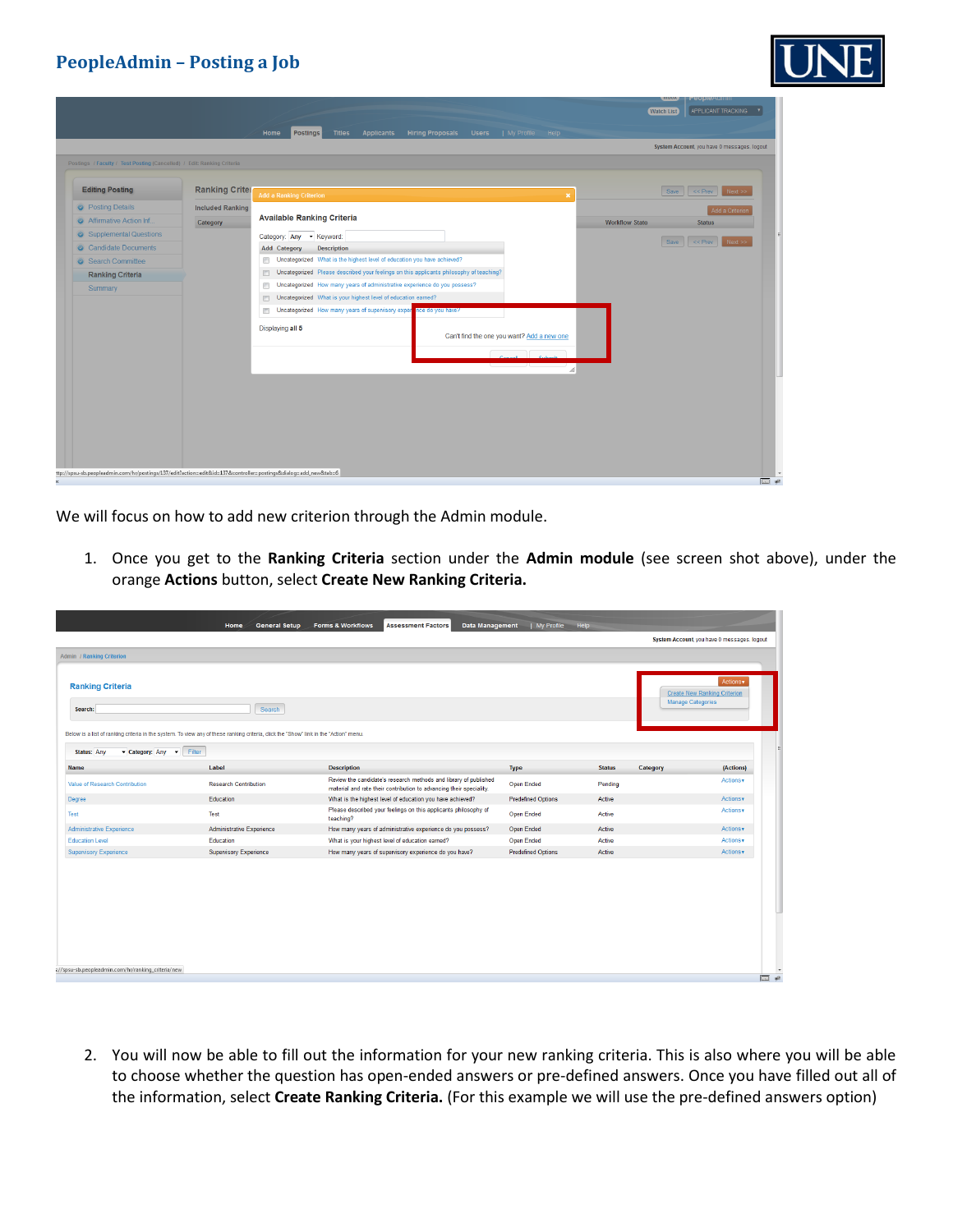

|                   | Creating: Ranking Criteria                                                          |                             | Create Ranking Criteria Cancel |  |
|-------------------|-------------------------------------------------------------------------------------|-----------------------------|--------------------------------|--|
|                   | Name <sup>*</sup>                                                                   | <b>Test Question 1</b>      |                                |  |
|                   | Label <sup>*</sup>                                                                  | <b>Test Question 1</b>      |                                |  |
|                   | <b>Status</b>                                                                       | $active \rightarrow$        |                                |  |
|                   | Category                                                                            | Please select a category v  |                                |  |
|                   | Description <sup>*</sup>                                                            | Use this to rank applicants |                                |  |
|                   |                                                                                     |                             |                                |  |
|                   |                                                                                     |                             |                                |  |
|                   |                                                                                     |                             |                                |  |
|                   |                                                                                     |                             |                                |  |
|                   | <b>Possible Answers</b>                                                             |                             |                                |  |
|                   | ● Open Ended Answers<br>● Predefined Answers                                        |                             |                                |  |
|                   |                                                                                     |                             | Create Ranking Criteria Cancel |  |
|                   |                                                                                     |                             |                                |  |
|                   |                                                                                     |                             |                                |  |
|                   |                                                                                     |                             |                                |  |
|                   |                                                                                     |                             |                                |  |
|                   |                                                                                     |                             |                                |  |
| <b>CONTRACTOR</b> |                                                                                     |                             |                                |  |
|                   | Creating: Ranking Criteria                                                          |                             | Create Ranking Criteria Cancel |  |
|                   | Name                                                                                | <b>Test Question 1</b>      |                                |  |
|                   | Label <sup>3</sup>                                                                  | <b>Test Question 1</b>      |                                |  |
|                   | <b>Status</b>                                                                       | $active -$                  |                                |  |
|                   | Category                                                                            | Please select a category v  |                                |  |
|                   | Description <sup>*</sup>                                                            | Use this to rank applicants |                                |  |
|                   |                                                                                     |                             |                                |  |
|                   |                                                                                     |                             |                                |  |
|                   |                                                                                     |                             |                                |  |
|                   |                                                                                     |                             |                                |  |
|                   | <b>Possible Answers</b>                                                             |                             |                                |  |
|                   | © Open Ended Answers<br>© Predefined Answers                                        |                             |                                |  |
|                   |                                                                                     |                             |                                |  |
|                   | Empty answers will be excluded.<br>Click and drag possible answers to reorder them. |                             |                                |  |
|                   | Possible Answer 1: Good                                                             |                             |                                |  |
|                   | Possible Answer 2 : Not Good                                                        |                             |                                |  |
|                   | Possible Answer 3:<br>the control of the control of the control of the              |                             |                                |  |
|                   | Possible Answer 4:<br>$\pmb{\times}$                                                |                             |                                |  |

3. You will get a green bar with a success message in it. You will also now see the newly created criterion at the bottom of the list. Should you decide to change this question later, user the **Actions** menu to the right of the question as shown below to edit it.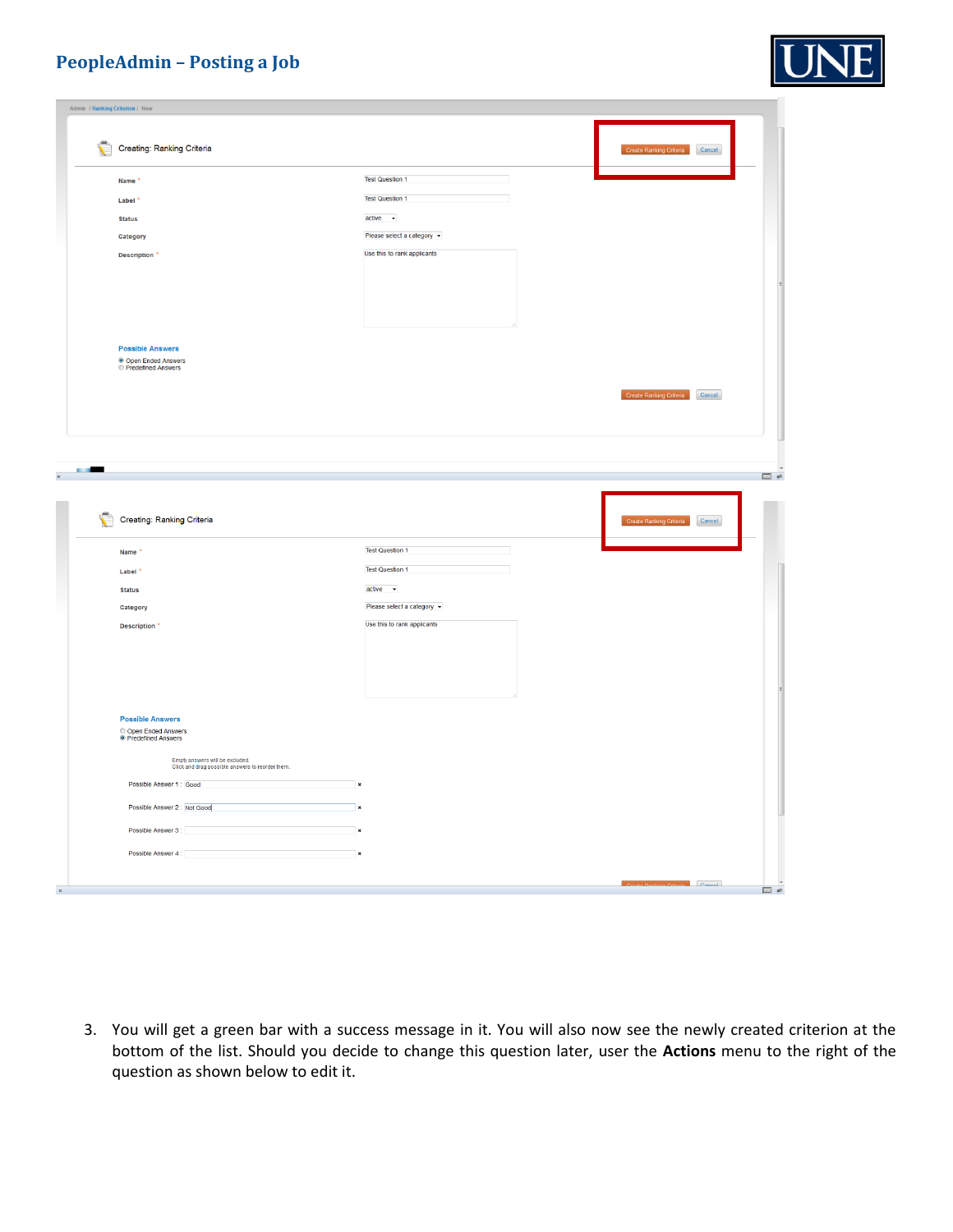|                                                                                                                                                                                          |                                  |                                                                                                                                         |                           |               | <b>VYALCII LISL</b><br><b>MARINE</b> |
|------------------------------------------------------------------------------------------------------------------------------------------------------------------------------------------|----------------------------------|-----------------------------------------------------------------------------------------------------------------------------------------|---------------------------|---------------|--------------------------------------|
|                                                                                                                                                                                          | Home<br><b>General Setup</b>     | <b>Forms &amp; Workflows</b><br><b>Assessment Factors</b><br>Data Management                                                            | My Profile Help           |               |                                      |
| Ranking Criterion was successfully created.                                                                                                                                              |                                  |                                                                                                                                         |                           |               |                                      |
| <b>Admin / Ranking Criterion</b>                                                                                                                                                         |                                  |                                                                                                                                         |                           |               |                                      |
| <b>Ranking Criteria</b>                                                                                                                                                                  |                                  |                                                                                                                                         |                           |               | Actions v                            |
| Search:                                                                                                                                                                                  | Search                           |                                                                                                                                         |                           |               |                                      |
| Below is a list of ranking criteria in the system. To view any of these ranking criteria, click the "Show" link in the "Action" menu.<br>Filter<br><b>Status: Any</b><br>Category: Any v |                                  |                                                                                                                                         |                           |               |                                      |
| <b>Name</b>                                                                                                                                                                              | Label                            | <b>Description</b>                                                                                                                      | <b>Type</b>               | <b>Status</b> | (Actions)<br>Category                |
| Value of Research Contribution                                                                                                                                                           | <b>Research Contribution</b>     | Review the candidate's research methods and library of published<br>material and rate their contribution to advancing their speciality. | <b>Open Ended</b>         | Pending       | Actions v                            |
|                                                                                                                                                                                          |                                  |                                                                                                                                         | <b>Predefined Options</b> | Active        | Actions v                            |
|                                                                                                                                                                                          | Education                        | What is the highest level of education you have achieved?                                                                               |                           |               |                                      |
| Degree<br>Test                                                                                                                                                                           | Test                             | Please described your feelings on this applicants philosophy of<br>teaching?                                                            | Open Ended                | Active        | Actions v                            |
|                                                                                                                                                                                          | <b>Administrative Experience</b> | How many years of administrative experience do you possess?                                                                             | Open Ended                | Active        | Actions v                            |
| Administrative Experience<br><b>Education Level</b>                                                                                                                                      | Education                        | What is your highest level of education earned?                                                                                         | <b>Open Ended</b>         | Active        | Actions -                            |
| <b>Supervisory Experience</b>                                                                                                                                                            | <b>Supervisory Experience</b>    | How many years of supervisory experience do you have?                                                                                   | <b>Predefined Options</b> | Active        | Actions v                            |
| <b>Test Question 1</b>                                                                                                                                                                   | <b>Test Question 1</b>           | Use this to rank applicants                                                                                                             | <b>Predefined Options</b> | Active        | Actions <b>v</b><br><b>GENERAL</b>   |

#### Adding ranking criteria to posting

Candidate Documents Search Committee **Ranking Criteria** 

Once you have created the ranking criteria, you can add it to the posting.

- 1. Go to the desired posting via the **Postings tab** in the **Applicant Tracking** module
- 2. Once in the posting, select **Edit**, next to the **Ranking Criteria** section

| Search Committee Edit                                                  |                                  |                                                                     |                   |                         |                                     |                    |                       |                                             |
|------------------------------------------------------------------------|----------------------------------|---------------------------------------------------------------------|-------------------|-------------------------|-------------------------------------|--------------------|-----------------------|---------------------------------------------|
|                                                                        |                                  | No Search Committee Members have been assigned to this Posting yet. |                   |                         |                                     |                    |                       |                                             |
| Ranking Crite ia Edit                                                  |                                  |                                                                     |                   |                         |                                     |                    |                       |                                             |
|                                                                        |                                  |                                                                     |                   |                         |                                     |                    |                       |                                             |
|                                                                        |                                  |                                                                     |                   |                         |                                     |                    |                       |                                             |
| Talent Management Made Easy                                            |                                  |                                                                     |                   |                         | Copyright 2010 All Rights Reserved. |                    |                       |                                             |
| 3.                                                                     | Select Add a Criterion           |                                                                     |                   |                         |                                     |                    |                       |                                             |
|                                                                        |                                  | <b>Postings</b><br><b>Titles</b><br>Home                            | <b>Applicants</b> | <b>Hiring Proposals</b> | <b>Users</b>                        | My Profile<br>Help |                       | System Account, you have 0 messages. logout |
| Postings / Faculty / Test Posting (Cancelled) / Edit: Ranking Criteria |                                  |                                                                     |                   |                         |                                     |                    |                       |                                             |
| <b>Editing Posting</b>                                                 | <b>Ranking Criteria</b>          |                                                                     |                   |                         |                                     |                    |                       | <b>ZZ Draw Move St</b><br>Save              |
| <b>O</b> Posting Details                                               | <b>Included Ranking Criteria</b> |                                                                     |                   |                         |                                     |                    |                       | Add a Criterion                             |
| Affirmative Action Inf                                                 | Category                         | <b>Description</b>                                                  |                   |                         |                                     | Weight             | <b>Workflow State</b> | atus                                        |
| Supplemental Questions<br>Constitution Comments                        |                                  |                                                                     |                   |                         |                                     |                    |                       | Save<br><< Prev<br>Next >>                  |

4. A pop-up box will display with all of the ranking criteria available for use. The questions are listed by category and description; if you remember from the above section, the question we created had the description Use this to rank applicants. Once you find the ranking criteria you want to use, **select the checkbox next to the question.** You will see the question expand like below. The **Applicant Workflow State** is the workflow state that the applicant must be in in order for the question to become available to be filled out. Since we want Search Committee Members to use this ranking criterion, the **Applicant Workflow State** must be set to a state the **Search Committee Members own.**

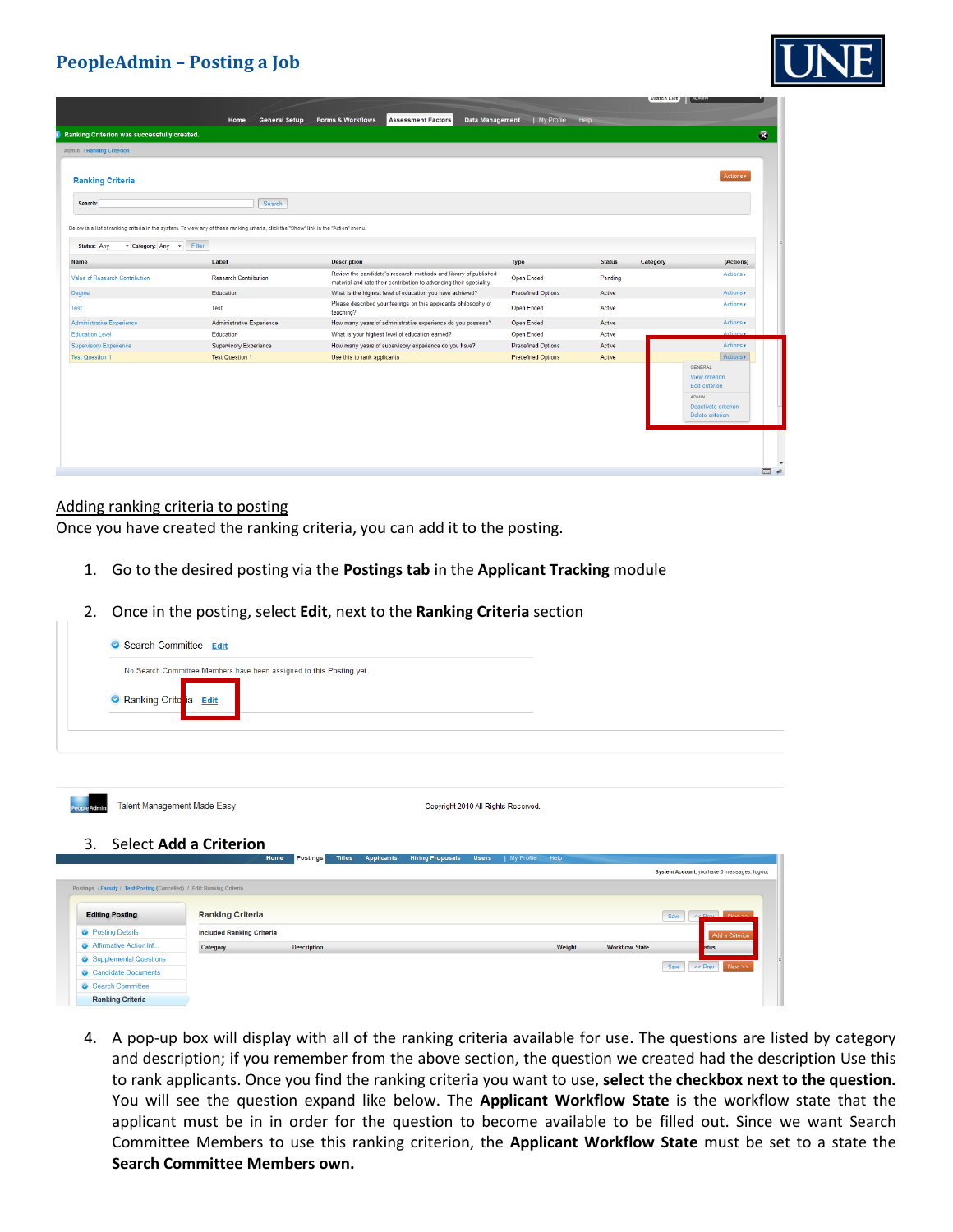

|                                                                                                  |                         | APPLICANT TRACKING<br><b>Watch List</b><br><b>Hiring Proposals</b><br><b>Users</b><br>  My Profile Help<br><b>Postings</b><br><b>Titles</b><br><b>Applicants</b><br>Home |
|--------------------------------------------------------------------------------------------------|-------------------------|--------------------------------------------------------------------------------------------------------------------------------------------------------------------------|
|                                                                                                  |                         | System Account, you have 0 messages, logout                                                                                                                              |
| Postings / Faculty / Test Posting (Cancelled) / Edit: Ranking Criteria<br><b>Editing Posting</b> | <b>Ranking Criter</b>   | <b>Add a Ranking Criterion</b><br>$\pmb{\times}$<br>Save << Prev<br>Next                                                                                                 |
| <b>O</b> Posting Details                                                                         | <b>Included Ranking</b> | Add a Criterior<br><b>Available Ranking Criteria</b>                                                                                                                     |
| Affirmative Action Inf.                                                                          | Category                | <b>Workflow State</b><br><b>Status</b>                                                                                                                                   |
| Supplemental Questions                                                                           |                         | Category: Any - Keyword:<br><b>Add Category</b><br><b>Description</b><br>Save<br>$\leq$ $\leq$ Prev<br>Next                                                              |
| Candidate Documents                                                                              |                         | Uncategorized What is the highest level of education you have achieved?<br>П                                                                                             |
| Search Committee                                                                                 |                         | Uncategorized Please described your feelings on this applicants philosophy of teaching?<br>m                                                                             |
| <b>Ranking Criteria</b>                                                                          |                         | Uncategorized How many years of administrative experience do you possess?<br>C.                                                                                          |
| Summary                                                                                          |                         | Uncategorized What is your highest level of education earned?<br>E                                                                                                       |
|                                                                                                  |                         | Uncategorized How many years of supervisory experience do you have?<br>n                                                                                                 |
|                                                                                                  |                         | Uncategorized Use this to rank applicants<br>$\overline{\mathbf{v}}$                                                                                                     |
|                                                                                                  |                         | Possible Answers:                                                                                                                                                        |
|                                                                                                  |                         | 1. Good                                                                                                                                                                  |
|                                                                                                  |                         | <b>PARK PARKS</b><br>Applicant workflow state Under Review by Search Committee<br>٠                                                                                      |
|                                                                                                  |                         | Displaying all 6<br>Can't find the one you want? Add a new one                                                                                                           |
|                                                                                                  |                         | Submit<br>Cancel                                                                                                                                                         |
|                                                                                                  |                         |                                                                                                                                                                          |
|                                                                                                  |                         | 园观                                                                                                                                                                       |

5. Select **Submit.** You will see the newly added criterion under the **Ranking Criteria** section as seen below. **MAKE SURE YOU HIT SAVE BEFORE MOVING OFF OF THIS PAGE.**

|                                                                        |                                  |                                          |                                              |                              |        | <b>Watch List</b>             | APPLICANT TRACKING |                 |
|------------------------------------------------------------------------|----------------------------------|------------------------------------------|----------------------------------------------|------------------------------|--------|-------------------------------|--------------------|-----------------|
|                                                                        |                                  | <b>Postings</b><br><b>Titles</b><br>Home | <b>Applicants</b><br><b>Hiring Proposals</b> | I My Profile<br><b>Users</b> | Help   |                               |                    |                 |
| <b>O</b> Posting was successfully updated.                             |                                  |                                          |                                              |                              |        |                               |                    |                 |
| Postings / Faculty / Test Posting (Cancelled) / Edit: Ranking Criteria |                                  |                                          |                                              |                              |        |                               |                    |                 |
| <b>Editing Posting</b>                                                 | <b>Ranking Criteria</b>          |                                          |                                              |                              |        |                               | $<<$ Prev<br>Save  | Next            |
| <b>O</b> Posting Details                                               | <b>Included Ranking Criteria</b> |                                          |                                              |                              |        |                               |                    | Add a Criterion |
| Affirmative Action Inf                                                 | Category                         | <b>Description</b>                       |                                              |                              | Weight | <b>Workflow State</b>         | <b>Status</b>      |                 |
| Supplemental Questions                                                 | Uncategorized                    | Use this to rank applicants              |                                              |                              |        | <b>Under Review by Search</b> | active             | $\odot$         |
| Candidate Documents                                                    |                                  |                                          |                                              |                              |        | Committee                     |                    |                 |
| Search Committee                                                       |                                  |                                          |                                              |                              |        |                               | Save<br>Prev       | Next            |
| <b>Ranking Criteria</b>                                                |                                  |                                          |                                              |                              |        |                               |                    |                 |
| Summary                                                                |                                  |                                          |                                              |                              |        |                               |                    |                 |
|                                                                        |                                  |                                          |                                              |                              |        |                               |                    |                 |
|                                                                        |                                  |                                          |                                              |                              |        |                               |                    |                 |
|                                                                        |                                  |                                          |                                              |                              |        |                               |                    |                 |
|                                                                        |                                  |                                          |                                              |                              |        |                               |                    |                 |
|                                                                        |                                  |                                          |                                              |                              |        |                               |                    |                 |
|                                                                        |                                  |                                          |                                              |                              |        |                               |                    |                 |
|                                                                        |                                  |                                          |                                              |                              |        |                               |                    |                 |

If you look at the **Posting Summary** page, you will now see the search committee members and ranking criteria you have added to the posting. Now when an applicant hits the workflow state Under Review by Search Committee, the search committee member Committee Test will be able to fill out the Ranking Criterion.